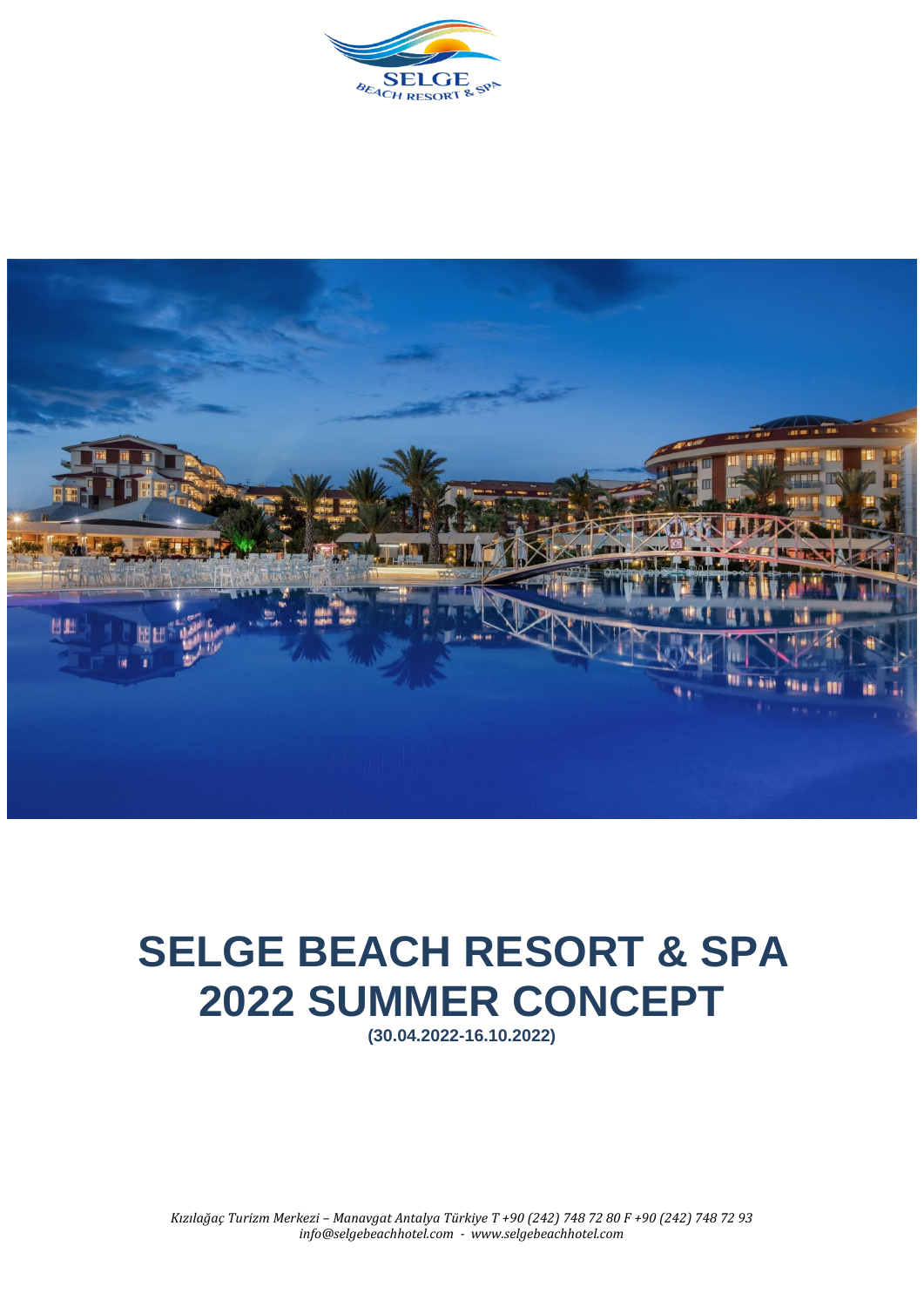

| <b>SELGE BEACH RESORT &amp; SPA</b> |                                                                                   |                |                                                                 |  |  |
|-------------------------------------|-----------------------------------------------------------------------------------|----------------|-----------------------------------------------------------------|--|--|
| <b>Construction Year</b>            | 1997                                                                              | <b>Concept</b> | Non-Alcoholic Ultra All Inclusive                               |  |  |
| <b>Investor</b>                     | Kurttas Kardesler Tourism Construction<br>Industry and Commercial Limited Company | <b>Address</b> | Kızılağaç Tourism Center - 07600 Manavgat /<br>Antalya / TURKEY |  |  |
| <b>Season</b>                       | <b>Telephone</b><br>30 April 2022 - 16 October 2022)                              |                | +90 242 748 72 80                                               |  |  |
| <b>Total Area</b>                   | $106.000 \text{ m}^2$                                                             | Fax            | +90 242 748 72 93-94                                            |  |  |
| E-Mail                              | info@selgebeachhotel.com                                                          | Website        | www.selgebeachhotel.com                                         |  |  |

| <b>LOCATION &amp; TRANSPORTATION</b>                                |       |                |                                    |  |
|---------------------------------------------------------------------|-------|----------------|------------------------------------|--|
| Antalya Airport<br>75 km<br>l Distance To The Sea<br>0 <sub>m</sub> |       |                |                                    |  |
| Side / Manavgat                                                     | 12 km | Transportation | VIP Transportation, Taxi, City Bus |  |

| <b>WELCOMING &amp; FAREWELL</b>                  |                                                                           |  |  |
|--------------------------------------------------|---------------------------------------------------------------------------|--|--|
| Welcoming Guests At The Lobby Entrance           | Asking For Main Restaurant Table Reservation For Disabled Guests          |  |  |
| Accompanying The VIP Guests to their rooms       | Asking about the disease for allergen guests and giving the allergen card |  |  |
| Special beverage service for adults and children | Valet Service                                                             |  |  |
| Cologne & Snacks                                 | Water, cologne handkerchief and mint candy are offered at farewells.      |  |  |

| <b>ACCEPTED CREDIT CARDS</b> |        |  |  |
|------------------------------|--------|--|--|
| Visa<br>$  -$                | ≅rcaru |  |  |

| <b>FREE SERVICES</b>                                                            |                                                    |                              | <b>PAID SERVICES</b>                                       |                                                |  |
|---------------------------------------------------------------------------------|----------------------------------------------------|------------------------------|------------------------------------------------------------|------------------------------------------------|--|
| WIFI In All Areas                                                               | Trampoline Park(Adult<br>& Child)                  | Wheelchair                   | Room Service                                               | Laundry                                        |  |
| A'la Carte Restaurant<br>Services (2 Times)                                     | <b>Tennis Court</b><br>Equipment (with<br>deposit) | Baby Monitor (For<br>Deposit | Early Check-In-Late Check-Out<br>(subject to availability) | <b>Baby Stroller</b>                           |  |
| Turkish Bath, Sauna                                                             | <b>Fitness Center</b>                              | Aquapark                     | Swimming Lesson                                            | Babysitting<br>(For Children Over 3 Years Old) |  |
| Game Center (Billiards,<br>Playstation 4 and<br>Playstation 5, Car Race<br>etc. | Car Parking-Valet<br>Service                       | Live Concerts                | Doctor/Hairdresser/Photographer                            | Car Wash<br>(Free for Jacuzzi Suites)          |  |

| <b>SHOPPING OPPORTUNITIES</b>            |                          |  |  |
|------------------------------------------|--------------------------|--|--|
| Grocery                                  | Accessories - Souvenirs  |  |  |
| Photographer                             | <b>Boutique</b>          |  |  |
| Confectioner - Candy, nuts and desserts- | <b>Rental Car Office</b> |  |  |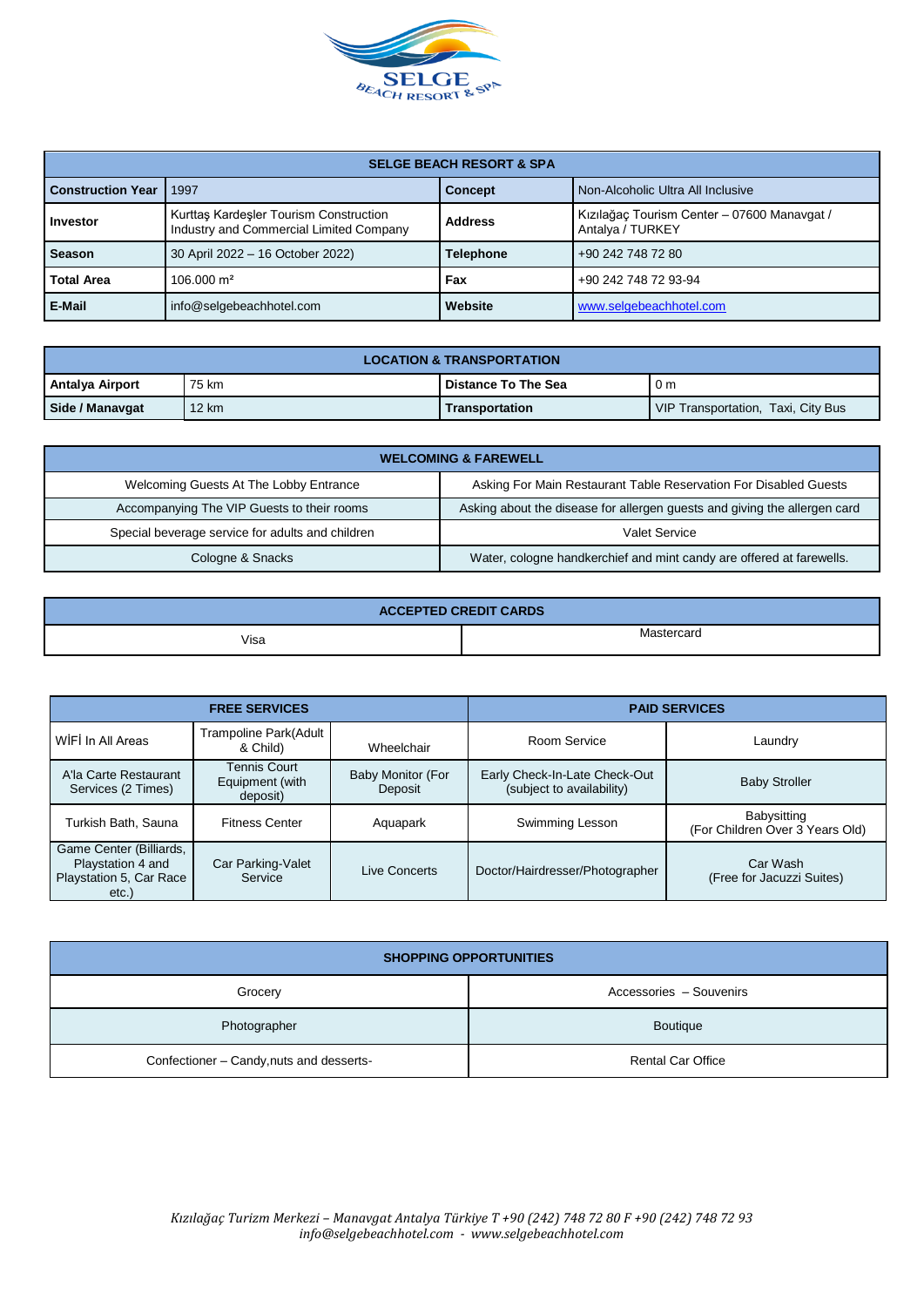

| <b>ACCOMMODATION</b>                                        |             |                                               |                                   |                                                                                                                                                              |                                                |                           |                           |
|-------------------------------------------------------------|-------------|-----------------------------------------------|-----------------------------------|--------------------------------------------------------------------------------------------------------------------------------------------------------------|------------------------------------------------|---------------------------|---------------------------|
| <b>Total Rooms Available</b><br><b>Total Beds Available</b> | 749<br>1599 | Hotel                                         |                                   | Standard Room (Land View / Sea View), Deluxe Room (Land View / Sea View)<br>Standard Family Room (Land View / Sea View), Deluxe Family Room (Land View / Sea | Main Building 5 floors<br>View), Jacuzzi Suite |                           |                           |
| <b>ROOM EQUIPMENT</b>                                       |             | Room<br>Land / Sea<br>View<br><b>Standard</b> | Deluxe Room<br>Land / Sea<br>View | Standard<br>Family Room<br>Land / Sea<br>View                                                                                                                | Deluxe Family<br>Room Land /<br>Sea View       | Jacuzzi Suite             |                           |
| Balcony                                                     |             |                                               | $\sqrt{ }$                        | $\sqrt{ }$                                                                                                                                                   | V                                              | $\ensuremath{\mathsf{V}}$ | $\sqrt{ }$                |
| Safe Box                                                    |             |                                               | $\sqrt{ }$                        | $\sqrt{ }$                                                                                                                                                   | V                                              | $\sqrt{ }$                | $\sqrt{ }$                |
| Wifi                                                        |             |                                               | $\sqrt{ }$                        | $\sqrt{ }$                                                                                                                                                   | $\sqrt{ }$                                     | $\sqrt{ }$                | $\sqrt{ }$                |
| Split Air Conditioner                                       |             |                                               | $\sqrt{ }$                        | $\sqrt{ }$                                                                                                                                                   | $\sqrt{ }$                                     | $\sqrt{ }$                | $\sqrt{ }$                |
| Satellite & Led TV                                          |             |                                               | $\sqrt{ }$                        | $\sqrt{ }$                                                                                                                                                   | $\sqrt{ }$                                     | $\sqrt{ }$                | $\ensuremath{\mathsf{V}}$ |
| Wooden Parquet Floor                                        |             |                                               | $\sqrt{ }$                        | $\sqrt{ }$                                                                                                                                                   | $\sqrt{ }$                                     | $\sqrt{ }$                | $\sqrt{ }$                |
| Hair Dryer                                                  |             |                                               | $\sqrt{ }$                        | $\sqrt{ }$                                                                                                                                                   | $\sqrt{ }$                                     | $\sqrt{ }$                | $\sqrt{ }$                |
| Shower                                                      |             |                                               | $\sqrt{ }$                        |                                                                                                                                                              | $\sqrt{ }$                                     | $\sqrt{ }$                |                           |
| <b>Bath Products Set</b>                                    |             |                                               | $\sqrt{ }$                        | $\sqrt{ }$                                                                                                                                                   | $\sqrt{ }$                                     | $\sqrt{ }$                | $\sqrt{ }$                |
| <b>Bathtub</b>                                              |             |                                               | $\sqrt{ }$                        |                                                                                                                                                              | $\sqrt{ }$                                     |                           | $\sqrt{ }$                |
| Slipper                                                     |             |                                               | $\sqrt{ }$                        | $\sqrt{ }$                                                                                                                                                   | V                                              | V                         | $\sqrt{ }$                |
| Bathrobe                                                    |             |                                               |                                   |                                                                                                                                                              |                                                |                           | $\sqrt{ }$                |
| Kettle / Tea-Coffee Set                                     |             |                                               | $\sqrt{ }$                        | $\sqrt{ }$                                                                                                                                                   | $\sqrt{ }$                                     | $\sqrt{ }$                | $\ensuremath{\mathsf{V}}$ |
| Variety of Minibar items                                    |             | $\sqrt{ }$                                    | $\sqrt{ }$                        | $\sqrt{ }$                                                                                                                                                   | $\sqrt{ }$                                     | $\ensuremath{\mathsf{V}}$ |                           |
| <b>Weighing Scale</b>                                       |             |                                               | $\sqrt{ }$                        |                                                                                                                                                              | $\sqrt{ }$                                     | $\sqrt{ }$                |                           |
| Quran Kareem                                                |             | $\sqrt{ }$                                    | $\sqrt{ }$                        | $\sqrt{ }$                                                                                                                                                   | $\sqrt{ }$                                     | $\ensuremath{\mathsf{V}}$ |                           |
| Prayer Rug - Islamic Rosary                                 |             | $\sqrt{ }$                                    | $\ensuremath{\mathsf{V}}$         | $\sqrt{ }$                                                                                                                                                   | $\sqrt{ }$                                     | $\ensuremath{\mathsf{V}}$ |                           |
| Nespresso Coffee Machine                                    |             |                                               |                                   |                                                                                                                                                              |                                                |                           | $\ensuremath{\mathsf{V}}$ |
| Jacuzzi                                                     |             |                                               |                                   |                                                                                                                                                              |                                                | $\ensuremath{\mathsf{V}}$ |                           |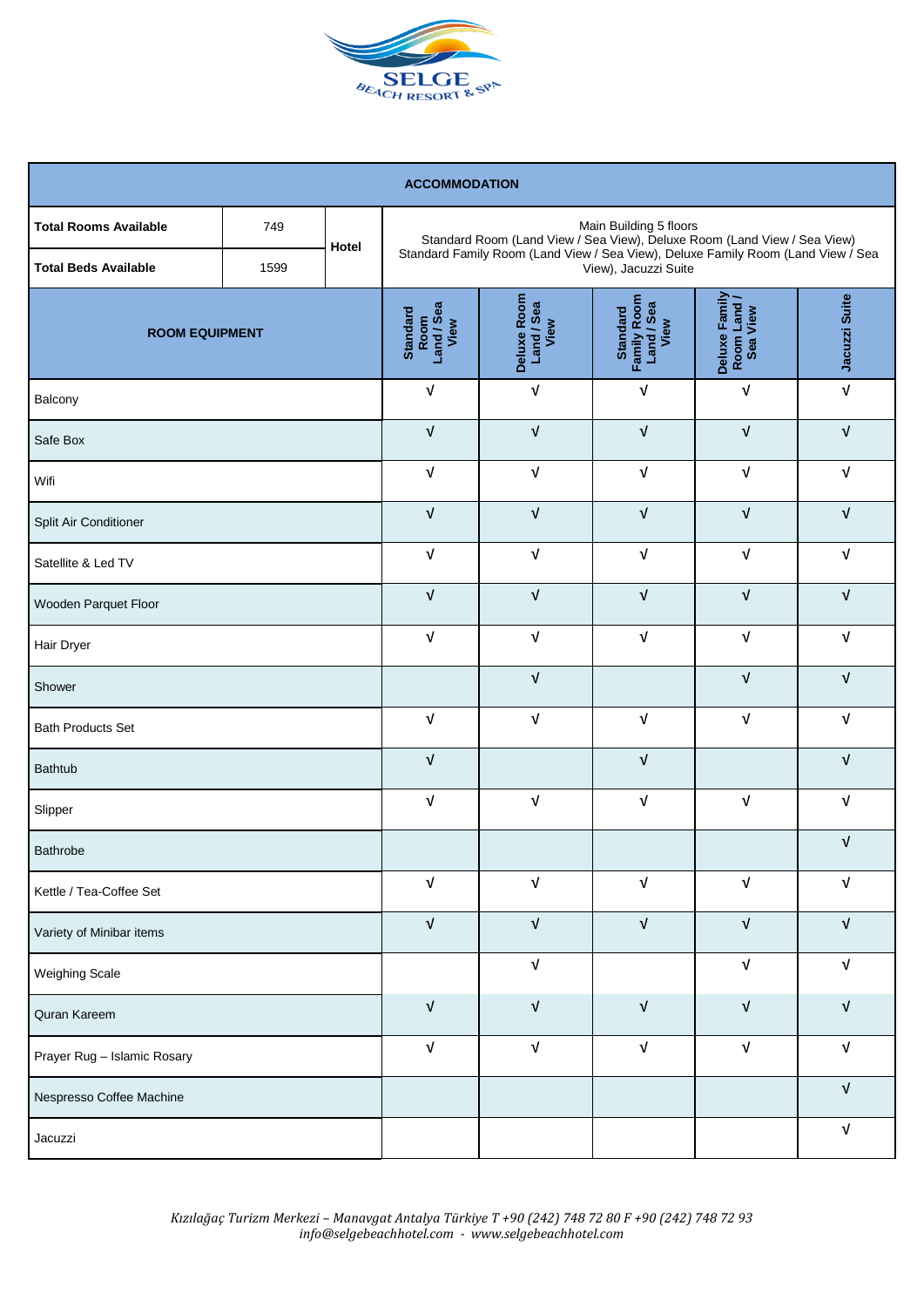

| <b>ROOM FEATURES</b>                                |                                                                                                                                                                                                                                                                                                                                                                                                                                        |  |  |  |
|-----------------------------------------------------|----------------------------------------------------------------------------------------------------------------------------------------------------------------------------------------------------------------------------------------------------------------------------------------------------------------------------------------------------------------------------------------------------------------------------------------|--|--|--|
| <b>Standard Room</b><br><b>Land / Sea View</b>      | Our standard rooms are 40 square meters and consist of a double and a single bed. Maximum accommodation is 3<br>adults and 1 child. Inside the Room; bathtub, hair dryer, bath products set, split air conditioner, digital safe, LCD screen<br>TV, wifi, balcony, prayer rug and rich minibar. 10 Standard Room Land View for the guests with special needs                                                                           |  |  |  |
| <b>Deluxe Room</b><br><b>Land / Sea View</b>        | Our deluxe rooms are 40 square meters and consist of a double and a single bed. Maximum accommodation is 3<br>adults and 1 baby. Inside the Room; shower, hair dryer, bathroom amenities, split air conditioner, safe box, LCD screen<br>TV, wifi, balcony, armchair, weighing scale, prayer rug, Islamic Rosary and rich minibar.                                                                                                     |  |  |  |
| <b>Standard Family Room</b><br>Land / Sea View      | Our standard family rooms are 55 square meters and consist of 2 bedrooms and 1 bathroom. Maximum<br>accommodation is 4 adults and 1 child. Inside the Room; bathtub, hair dryer, bath products set, 2 split air conditioner,<br>safe box, 2 LCD screen TV, wifi, balcony, prayer rug, Islamic Rosary and rich minibar.                                                                                                                 |  |  |  |
| <b>Deluxe Family Room</b><br><b>Land / Sea View</b> | Our deluxe family rooms are 80 square meters and consist of 2 bedrooms and 2 bathrooms. Maximum accommodation<br>is 4 adults and 1 child. Inside the Room; shower, hair dryer, bath amenities, 2 split air conditioners, safe box, 2 LCD<br>screen TVs, wifi, 2 balconies, armchairs, weighing scales, prayer rugs, Islamic Rosary and a rich minibar.                                                                                 |  |  |  |
| Jacuzzi Suite                                       | Our suites have a jacuzzi and are 55 square meters wide, consisting of a bedroom and a section with a jacuzzi.<br>Maximum accommodation is 2 adults and 1 child. Inside the Room; shower, hair dryer, special bath amenities,<br>bathrobes, 2 split air conditioners, safe box, 2 LCD screen TV, wifi, balcony, armchair, weighing scale, prayer rug,<br>Islamic Rosary and rich minibar, vip treatments and nespresso coffee machine. |  |  |  |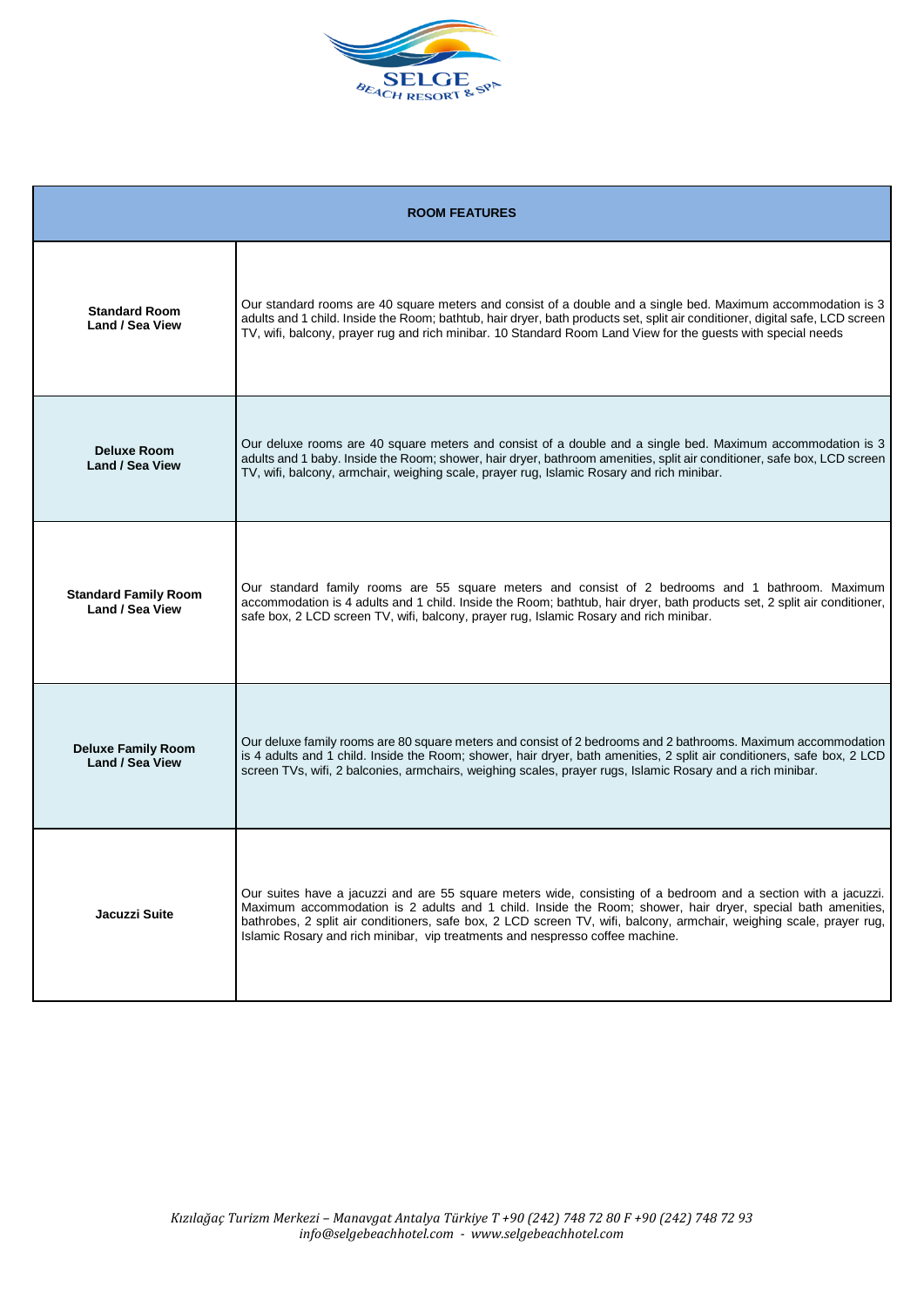

| NON ALCOHOLIC ULTRA ALL INCLUSIVE BEVERAGE CONCEPT        |                                                                                                |  |  |  |
|-----------------------------------------------------------|------------------------------------------------------------------------------------------------|--|--|--|
| In Patisserie "We Proudly Serve Starbucks" Service        | 24-hour beverage service in the lobby cafe and quality non-alcoholic<br>cocktails in the cafes |  |  |  |
| Wide choice of drinks, chocolates and nuts in the minibar | Rich variety of cakes, sandwiches, cookies and hot drinks In the Terrace<br>Patisserie.        |  |  |  |

| <b>CAFES</b>                               |             |  |  |
|--------------------------------------------|-------------|--|--|
| <b>LOBBY CAFE</b>                          | 24 Hours    |  |  |
| <b>GARDEN CAFE (Men Pool)</b>              | 10:00-18:00 |  |  |
| <b>SECRET GARDEN CAFE (Ladies Section)</b> | 10:00-18:00 |  |  |
| <b>POOL CAFE (Mix Pool)</b>                | 10:00-24:00 |  |  |
| <b>TURQUAZ CAFE (Beach)</b>                | 10:00-18:00 |  |  |
| <b>PATISERIE TERRACE CAFE</b>              | 10:00-23:00 |  |  |
| <b>OSMANLI TERRACE CAFE</b>                | 19:00-23:00 |  |  |

| <b>SNACK RESTAURANTS</b>                                           |                                                                                                |                                                                                                                                          |  |  |  |
|--------------------------------------------------------------------|------------------------------------------------------------------------------------------------|------------------------------------------------------------------------------------------------------------------------------------------|--|--|--|
| <b>RESTAURANT</b>                                                  | <b>LOCATION</b>                                                                                | <b>SERVICE HOURS</b>                                                                                                                     |  |  |  |
| <b>GARDEN SNACK</b>                                                | Men Pool                                                                                       | 12:00 - 16:00                                                                                                                            |  |  |  |
| <b>SECRET GARDEN</b><br><b>SNACK</b>                               | Ladies Section                                                                                 | 12:00 - 16:00 - Open Buffet                                                                                                              |  |  |  |
| <b>POOL CAFE</b>                                                   | Mix Pool                                                                                       | 12:00 - 16:00                                                                                                                            |  |  |  |
| <b>GÖZLEME TENT</b>                                                | Beach Way & Ladies Section                                                                     | $12:00 - 16:00$                                                                                                                          |  |  |  |
| <b>TURQUAZ</b><br>Beach<br><b>RESTAURANT</b>                       |                                                                                                | 12:00 - 16:00 - Open Buffet                                                                                                              |  |  |  |
| <b>PATISSERIE TERRACE</b><br>Main Building<br><b>CAFE</b>          |                                                                                                | 12:00 - 22:00                                                                                                                            |  |  |  |
| <b>TEA COOKIES</b><br>Pool Cafe & Ladies Section<br><b>SERVICE</b> |                                                                                                | 16:00 - 17:000                                                                                                                           |  |  |  |
| <b>WAFFLE</b><br>Pool Cafe                                         |                                                                                                | $16:00 - 18:00$                                                                                                                          |  |  |  |
| <b>ICE CREAM SERVICE</b>                                           | Alternately Between Ladies Pool<br>and Men's Pool, Mix Pool, Beach<br>Cafe, Patisserie Terrace | Alternately Between Ladies Pool and Men's Pool 14:00 - 16:00<br>Beach Cafe & Mix Pool 12:00 - 18:00<br>Pastry Terrace Cafe 12:00 - 22:00 |  |  |  |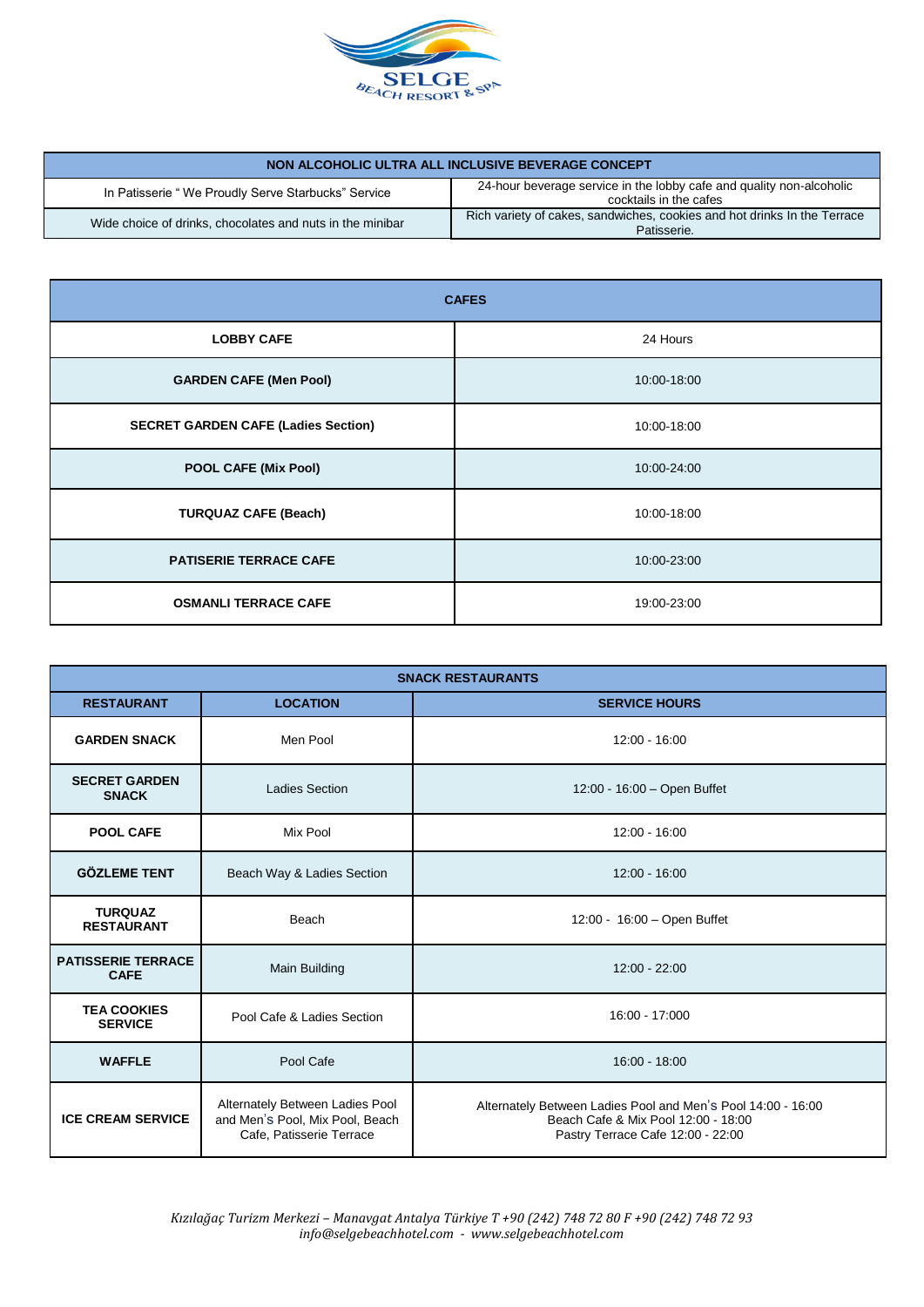

| <b>RESTAURANTS</b>                                                |                     |               |                                                                                                                                      |  |  |
|-------------------------------------------------------------------|---------------------|---------------|--------------------------------------------------------------------------------------------------------------------------------------|--|--|
| <b>Restaurant</b>                                                 | <b>Service Type</b> | Location      | <b>Open - Close Time</b>                                                                                                             |  |  |
| <b>Main Restaurant</b>                                            | Open Buffet         | Pool Side     | <b>Breakfast</b><br>$07:00 - 10:00$<br>Late Breakfast<br>$10:00 - 10:30$<br>12:30 - 14:30<br>Lunch<br>18:30 - 21:00<br>Dinner        |  |  |
| <b>Indigo World Cuisine</b>                                       | A'la Carte          | Main Building | <b>Breakfast</b><br>$07:00 - 12:00$<br>12:30 - 17:30<br>Lunch<br>$18:30 - 21:00$<br>Dinner<br><b>Night Dinner</b><br>$00:00 - 07:00$ |  |  |
| <b>Turquaz Restaurant</b>                                         | Snack               | Beach         | 12:00 - 16:00<br>Lunch                                                                                                               |  |  |
| Baby buffet and diet buffet are available in the main restaurant. |                     |               |                                                                                                                                      |  |  |

| A'LA CARTE RESTAURANT                                                         |                     |                                 |                                                                |
|-------------------------------------------------------------------------------|---------------------|---------------------------------|----------------------------------------------------------------|
| <b>Restaurant</b>                                                             | <b>Service Type</b> | <b>Explanation</b>              | <b>Open - Close Hours</b><br>Non-Alcoholic Ultra All Inclusive |
| <b>Indigo World Cuisine</b>                                                   | A'la Carte Dinner   | <b>World Cuisine Selections</b> | 19:00-21:00                                                    |
| <b>Turquaz Restaurant</b>                                                     | A'la Carte Dinner   | Fish & Kebap Selections         | 19:00-21:00                                                    |
| Opens on 15.06.2022 until 15.09.2022 reservation is required – Free of Charge |                     |                                 |                                                                |

| <b>SWIMMING POOLS</b>                      |                |                       |            |                        |
|--------------------------------------------|----------------|-----------------------|------------|------------------------|
| Pool                                       | <b>Outdoor</b> | Pool<br><b>Indoor</b> | Depth (cm) | Size (m <sup>3</sup> ) |
| <b>LADIES POOL (with aquapark)</b>         | V              |                       | 160        | 1330                   |
| <b>LADIES POOL (without aquapark)</b>      | V              |                       | 120        | 367                    |
| <b>LADIES INDOOR POOL (in SPA)</b>         |                | V                     | 155        | 800                    |
| <b>MEN POOL</b>                            | $\sqrt{ }$     |                       | 160        | 1500                   |
| <b>MIX POOL</b>                            | V              |                       | 160        | 3700                   |
| <b>CHILD POOL (front of the Mini Club)</b> | V              |                       | 40         | 90                     |
| <b>CHILD POOL (in Ladies Section)</b>      | V              |                       | 40         | 200                    |
| <b>BABY POOL (in Ladies SPA)</b>           |                | V                     | 40         | 26                     |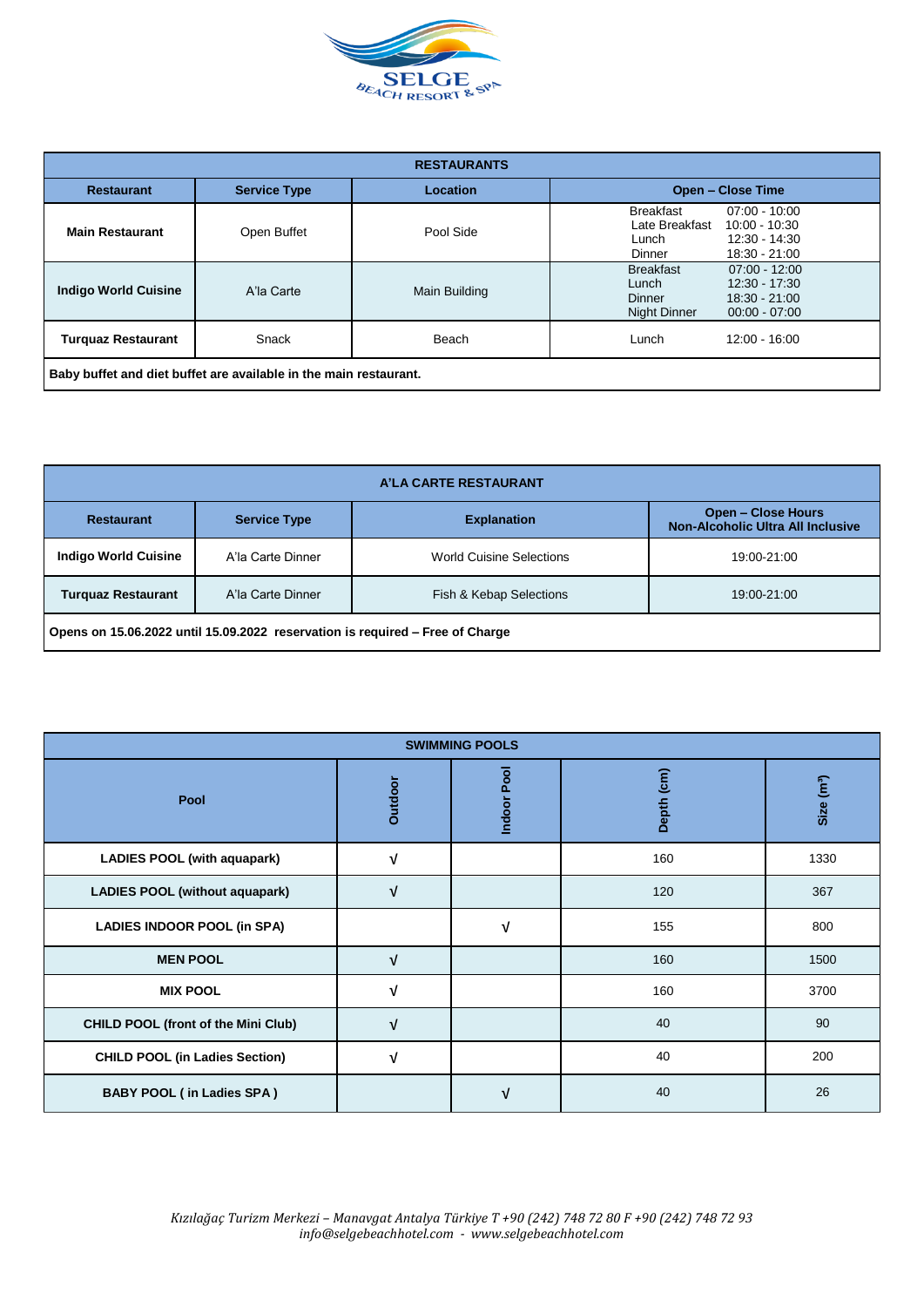

| <b>SLIDES FOR ADULTS</b>                       |                                           |  |
|------------------------------------------------|-------------------------------------------|--|
| 4 slides in ladies pool                        | 4 slides in men's pool                    |  |
| <b>SLIDES FOR CHILDREN</b>                     |                                           |  |
| Pirate ship shaped pool park in ladies section | Children's slide track in the common area |  |

| <b>SPA</b>          |                                                                                                                  |  |
|---------------------|------------------------------------------------------------------------------------------------------------------|--|
| <b>LADIES SPA</b>   | Turkish Bath, Sauna, Fitness center, Foam, Massage, Peeling, Indoor pool<br>Steam room<br>jacuzzi<br>Hairdresser |  |
| <b>MEN SPA</b>      | Turkish Bath, Sauna,<br>Massage<br>Bath Foam,                                                                    |  |
| <b>Extra Charge</b> | Foam, Peeling, Massage skin and body care, jacuzzi and hairdresser                                               |  |

## **MINI CLUB**

Between 10:00-12:00, 14:00-17:00, 18:30-22:30, children's games (for 4-12 years old), painting, mini disco, mini cinema, birthday celebration, painting arts, Sand and T-shirt painting (paid) is a general activity, in the mini club; There is a baby care room, sleeping room, ball pool, puzzle corner, karaoke corner.

| <b>ENTERTAINMENT &amp; ACTIVITY</b> |                                                                                                                         |  |
|-------------------------------------|-------------------------------------------------------------------------------------------------------------------------|--|
| <b>NIGHT</b>                        | Different programs for 7 days; Concerts with famous artists twice a week in July and August, Live Music, Ladies' Party, |  |
| <b>PROGRAM</b>                      | International show groups, Shows, Competitions, Turkish Night                                                           |  |
| <b>DAY</b>                          | Pool games, Inflatable playgrounds, Water Polo, Darts, Aerobics, Competitions, Beach Volleyball, Survivor, Astroturf    |  |
| <b>PROGRAM</b>                      | Tournaments, Air Rifle and Shot Put                                                                                     |  |